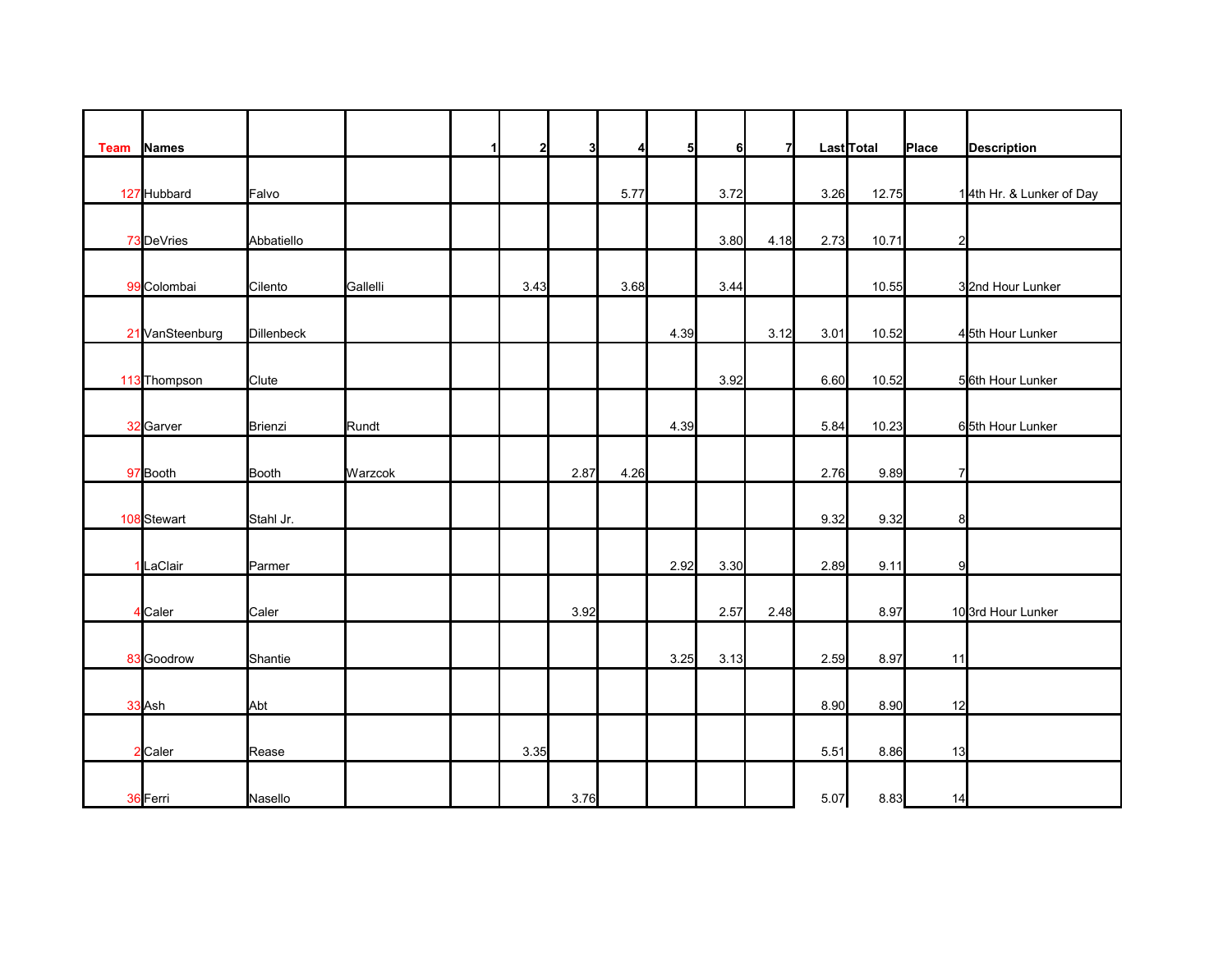| 96 Shaffer    | Heinz         |           |      |      |      |      |      |      | 8.53 | 8.53 | 15 |                    |
|---------------|---------------|-----------|------|------|------|------|------|------|------|------|----|--------------------|
|               |               |           |      |      |      |      |      |      |      |      |    |                    |
| 25 Springman  | Springman     | Springman |      |      | 2.93 | 2.83 |      | 2.75 |      | 8.51 | 16 |                    |
|               |               |           |      |      |      |      |      |      |      |      |    |                    |
| 20 Dehn       | Dehn          |           |      |      |      |      |      | 3.82 | 4.59 | 8.41 | 17 |                    |
| 78 Haley      | Allen         | Simek Jr. |      |      |      |      | 3.44 |      | 4.73 | 8.17 | 18 |                    |
|               |               |           |      |      |      |      |      |      |      |      |    |                    |
| 10 Johnson    | Ziarko        |           |      |      |      |      |      |      | 8.14 | 8.14 | 19 |                    |
|               |               |           |      |      |      |      |      |      |      |      |    |                    |
| 43 Dishaw     | <b>Dishaw</b> | Dishaw    | 3.79 |      |      |      |      |      | 4.31 | 8.10 |    | 20 1st Hour Lunker |
|               |               |           |      |      |      |      |      |      |      |      |    |                    |
| 11 Leuer      | Toti          |           |      |      |      |      |      |      | 8.08 | 8.08 | 21 |                    |
|               |               |           |      |      |      |      |      |      |      |      |    |                    |
| 119 Ciotti    | Bartolotti    |           |      |      |      | 4.12 |      |      | 3.95 | 8.07 | 22 |                    |
|               |               |           |      |      |      |      |      |      |      |      |    |                    |
| 47 Wilson     | Robinson      |           |      |      |      |      |      |      | 7.92 | 7.92 | 23 |                    |
|               |               |           |      |      |      |      |      |      |      |      |    |                    |
| 62 Ott        | Ott           | Ott       |      |      |      |      |      |      | 7.85 | 7.85 | 24 |                    |
|               |               |           |      |      |      |      |      |      |      |      |    |                    |
| 17 Paradis    | Paradis       |           |      |      |      |      |      |      | 7.83 | 7.83 | 25 |                    |
|               |               |           |      |      |      |      |      |      |      |      |    |                    |
| 19 Grover     | Grover        | Combs     | 2.87 | 2.98 |      |      |      |      | 1.90 | 7.75 | 26 |                    |
| 68 Howell Jr. | Henderson     |           |      |      |      | 2.03 | 2.84 |      | 2.87 | 7.74 | 27 |                    |
|               |               |           |      |      |      |      |      |      |      |      |    |                    |
| 137 Wells Jr. | Wells III     | Potteiger |      |      |      |      |      |      | 7.68 | 7.68 | 28 |                    |
|               |               |           |      |      |      |      |      |      |      |      |    |                    |
| 129 Brown     | Meckes        |           |      |      |      |      | 3.02 |      | 4.65 | 7.67 | 29 |                    |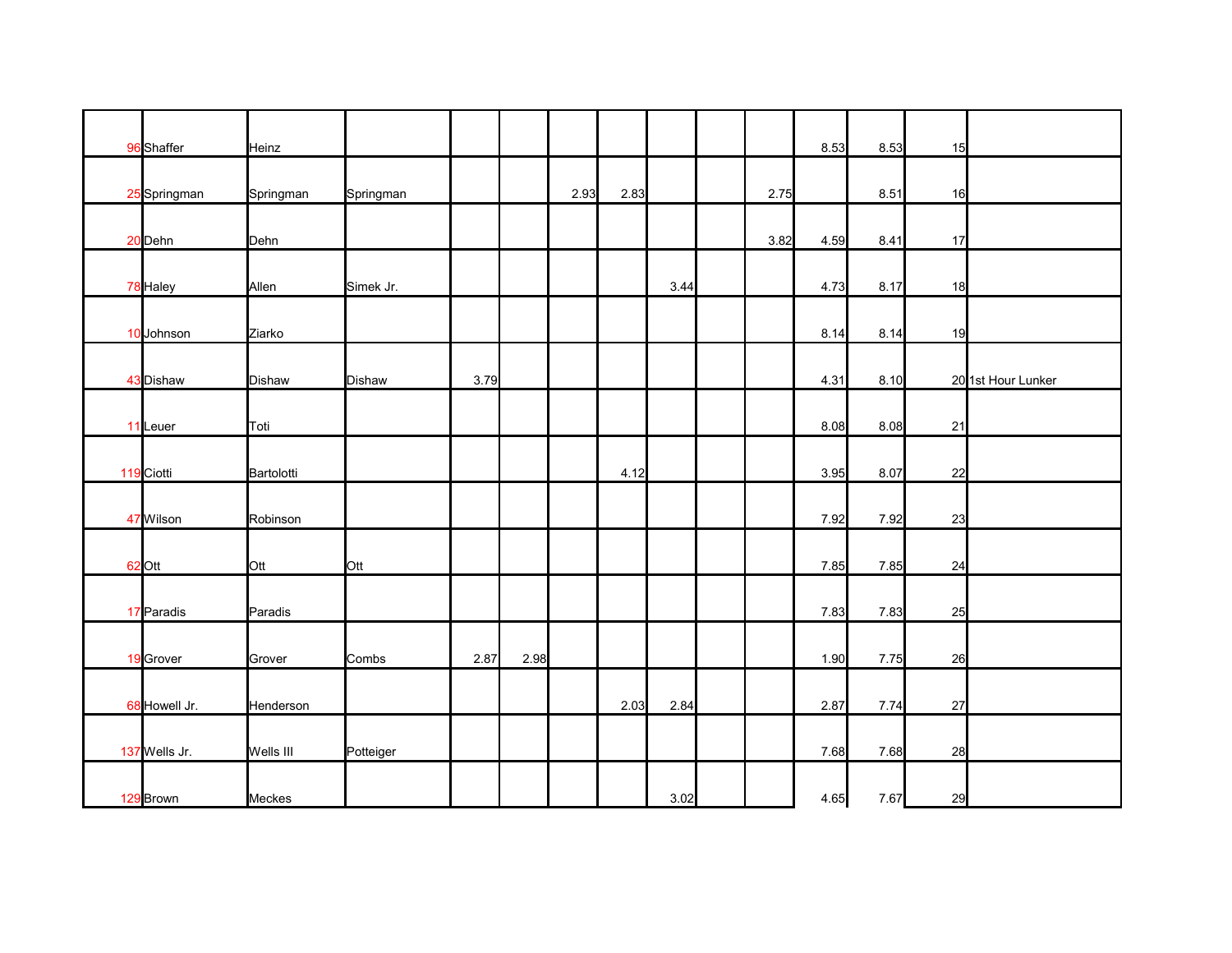| 92 Wise       | Wise            | Wise         |      |      | 3.11 |      |      | 2.15 | 2.38 |      | 7.64 | 30 |  |
|---------------|-----------------|--------------|------|------|------|------|------|------|------|------|------|----|--|
|               |                 |              |      |      |      |      |      |      |      |      |      |    |  |
| 71 Jackson    | Goddard         |              |      |      |      |      |      |      |      | 7.55 | 7.55 | 31 |  |
|               |                 |              |      |      |      |      |      |      |      |      |      |    |  |
| 132 Zylinsky  | Mierek          | Mierek       |      | 3.15 |      |      |      |      |      | 4.39 | 7.54 | 32 |  |
|               |                 |              |      |      |      |      |      |      |      |      |      |    |  |
| 28 Martin     | Kiskaddon       |              |      |      |      |      |      |      |      | 7.52 | 7.52 | 33 |  |
|               |                 |              | 2.97 | 2.34 |      |      |      |      | 2.18 |      | 7.49 | 34 |  |
| 59 Kelley     | Boicourt        |              |      |      |      |      |      |      |      |      |      |    |  |
| 121 Lamitie   | Dufrane         |              |      |      |      |      |      |      |      | 7.47 | 7.47 | 35 |  |
|               |                 |              |      |      |      |      |      |      |      |      |      |    |  |
| 61 Loomis Jr. | Loomis          |              |      |      |      |      |      | 3.50 |      | 3.92 | 7.42 | 36 |  |
|               |                 |              |      |      |      |      |      |      |      |      |      |    |  |
| 49 Turner     | Turner          |              |      |      |      |      |      | 2.81 |      | 4.59 | 7.40 | 37 |  |
|               |                 |              |      |      |      |      |      |      |      |      |      |    |  |
| 18 Narolis    | <b>Matthews</b> | Secor        |      |      |      |      |      |      |      | 7.38 | 7.38 | 38 |  |
|               |                 |              |      |      |      |      |      |      |      |      |      |    |  |
| 76 Friedman   | Aruck           |              |      |      |      | 3.46 | 3.89 |      |      |      | 7.35 | 39 |  |
|               |                 |              |      |      |      |      |      |      |      |      |      |    |  |
| 42 Smith      | Mierek          |              |      |      |      |      | 3.63 |      |      | 3.63 | 7.26 | 40 |  |
| 87 Perfetto   | Perfetto        |              |      |      |      |      |      |      |      | 7.20 | 7.20 | 41 |  |
|               |                 |              |      |      |      |      |      |      |      |      |      |    |  |
| 30 Buck       |                 |              |      |      |      |      |      |      |      | 7.19 | 7.19 | 42 |  |
|               |                 |              |      |      |      |      |      |      |      |      |      |    |  |
| 91 Telesca    | Armstrong       | VanNederynen |      |      |      |      |      |      |      | 7.13 | 7.13 | 43 |  |
|               |                 |              |      |      |      |      |      |      |      |      |      |    |  |
| 109 Uppstrom  | Perry           |              |      |      |      |      |      |      |      | 7.09 | 7.09 | 44 |  |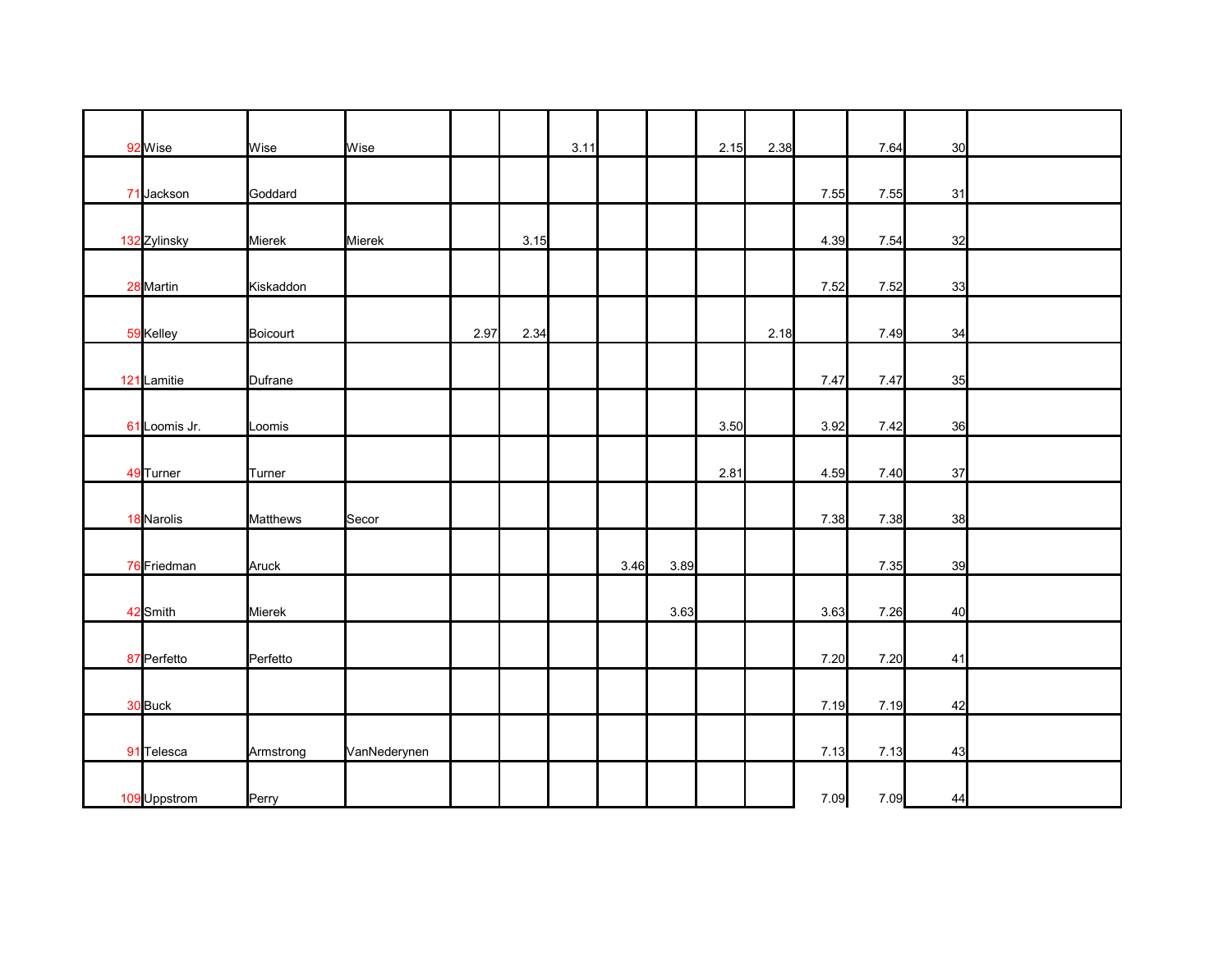| 74 Roach      | Roach      |            |  |      |      |      |      | 7.08 | 7.08   | 45 |  |
|---------------|------------|------------|--|------|------|------|------|------|--------|----|--|
| 100 Ewart     | Conger     |            |  |      |      |      |      | 7.08 | 7.08   | 46 |  |
|               |            |            |  |      |      |      |      |      |        |    |  |
| 86 Pellegrino | Pellegrino | Pellegrino |  |      |      |      | 2.66 | 4.35 | 7.01   | 47 |  |
| 29 Miller     | Feathers   |            |  |      |      |      |      | 6.91 | 6.91   | 48 |  |
| 38 Harrington | Conklin    |            |  |      |      |      |      | 6.82 | 6.82   | 49 |  |
| 82 Dragoon    | Cowan      | Fresn      |  |      |      |      |      | 6.61 | 6.61   | 50 |  |
| 94 Rovito     | Barnes     |            |  |      |      |      |      | 6.55 | 6.55   | 51 |  |
| 84 Mazatelli  | Lumley Jr. |            |  |      |      |      |      | 6.54 | 6.54   | 52 |  |
| 98 Ziegler    | Balla      | Ziegler    |  |      |      | 2.97 |      | 3.41 | 6.38   | 53 |  |
| 81 Jones      | Hathaway   | Straka     |  |      |      |      |      | 5.79 | 5.79   | 54 |  |
| 54 LaPonte    | Coughlin   | Zylka      |  |      |      |      |      | 5.77 | 5.77   | 55 |  |
| 9 Terhune     | Corrigan   | Janack     |  |      |      |      |      | 5.53 | 5.53   | 56 |  |
| 65 Connor     | Connor     | Connor     |  | 2.78 |      | 2.47 |      |      | 5.25   | 57 |  |
| 104 Swanson   | Swanson    |            |  |      | 1.99 |      |      | 3.22 | $5.21$ | 58 |  |
| 138 Maconeghy |            |            |  |      |      |      |      | 5.02 | 5.02   | 59 |  |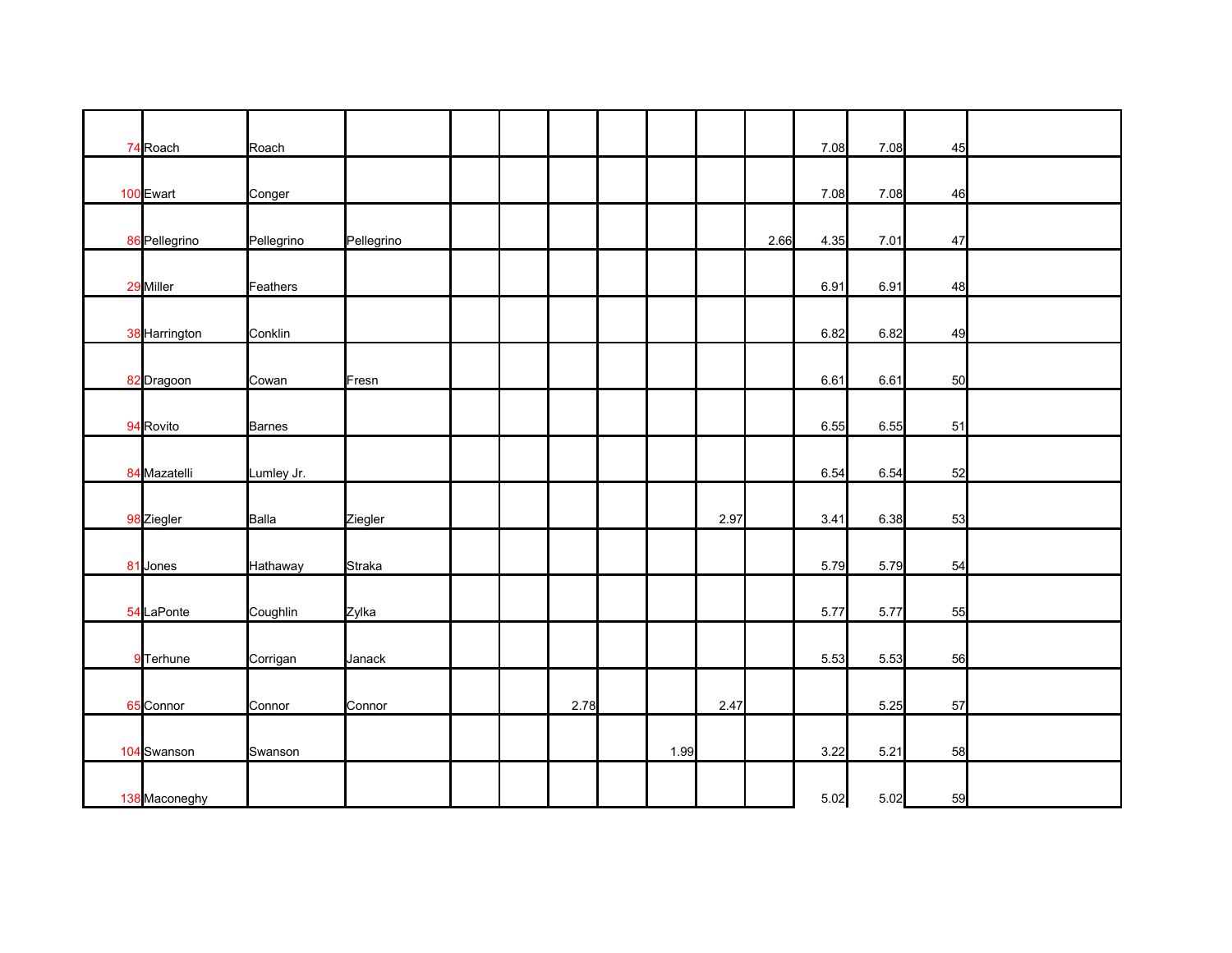| 14 Derrenbacher    | Derrenbacher |              |      |      |      |      |      |      | 4.47 | 4.47 | 60 |                    |
|--------------------|--------------|--------------|------|------|------|------|------|------|------|------|----|--------------------|
| 5 Toti             | Toti         |              |      |      |      |      |      | 4.42 |      | 4.42 |    | 61 7th Hour Lunker |
| 130 Zgurich        | Tarantella   |              | 2.46 |      |      |      |      |      | 1.75 | 4.21 | 62 |                    |
| 57 Griesmyer       | Doucette     |              |      |      |      |      |      |      | 4.02 | 4.02 | 63 |                    |
| 107 Shutt          | Shutt        |              |      |      |      | 3.89 |      |      |      | 3.89 |    |                    |
| 16 Annis           | Morgenson    | Morgenson    |      |      |      |      |      |      | 3.29 | 3.29 |    |                    |
| 44 Kuziak          | Kuziak       | Kuziak       |      |      |      |      |      |      | 3.03 | 3.03 |    |                    |
| 55 Von Neida       | LaMoreaux    |              |      |      | 2.99 |      |      |      |      | 2.99 |    |                    |
| 27 LaMoreaux       | LaMoreaux    |              |      |      |      |      |      |      | 2.90 | 2.90 |    |                    |
| 39 Urban           | Gonyeau      |              |      | 2.66 |      |      |      |      |      | 2.66 |    |                    |
| 117 Bartolotti Jr. | Bartolotti   | Costello Sr. |      | 2.46 |      |      |      |      |      | 2.46 |    |                    |
| 77 Suchnick        | Hinkley      |              |      |      |      |      |      | 2.12 |      | 2.12 |    |                    |
| 12 Yager           | Covey        | Hunt         |      |      |      |      | 1.77 |      |      | 1.77 |    |                    |
| 3 Maccubbin        | Maccubbin    |              |      |      |      |      |      |      |      | 0.00 |    |                    |
| 6 Gast             | Gast         |              |      |      |      |      |      |      |      | 0.00 |    |                    |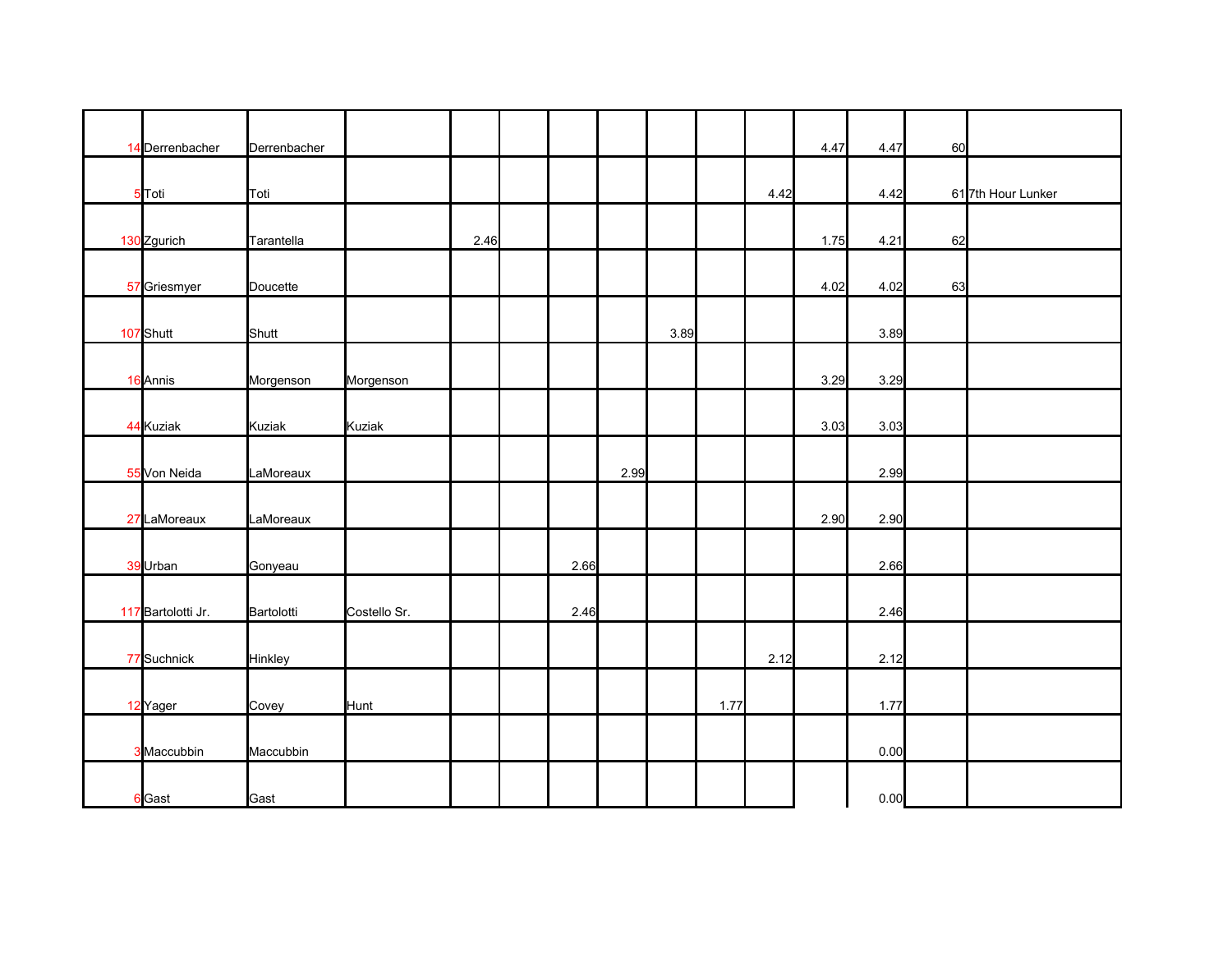| 7 Moore      | Moore         |           |  |  |  |  | 0.00 |  |
|--------------|---------------|-----------|--|--|--|--|------|--|
|              |               |           |  |  |  |  |      |  |
| 8 Gideon     | Gideon        |           |  |  |  |  | 0.00 |  |
|              |               |           |  |  |  |  |      |  |
| 13 Colarusso | <b>Boczar</b> | Maloney   |  |  |  |  | 0.00 |  |
| 15 Lutz      | Hoffman       | Showers   |  |  |  |  | 0.00 |  |
|              |               |           |  |  |  |  |      |  |
| 22 Bugman    | Adams         |           |  |  |  |  | 0.00 |  |
|              |               |           |  |  |  |  |      |  |
| 23 Jeffrey   | Funk          |           |  |  |  |  | 0.00 |  |
|              |               |           |  |  |  |  |      |  |
| 24 Vaadi     | Vaadi         |           |  |  |  |  | 0.00 |  |
|              |               |           |  |  |  |  |      |  |
| 26 Neenan    | <b>Bryan</b>  |           |  |  |  |  | 0.00 |  |
|              |               |           |  |  |  |  |      |  |
| 31 Swinegar  | Swinegar      | Swinegar  |  |  |  |  | 0.00 |  |
|              |               |           |  |  |  |  |      |  |
| 34 Zieminick | Ash           |           |  |  |  |  | 0.00 |  |
|              |               |           |  |  |  |  |      |  |
| 35 Mang      | Mang          |           |  |  |  |  | 0.00 |  |
|              |               |           |  |  |  |  |      |  |
| 37 Mazol     | Campbell      |           |  |  |  |  | 0.00 |  |
| 40 Wolfe Jr. | Wolfe         | Wolfe III |  |  |  |  | 0.00 |  |
|              |               |           |  |  |  |  |      |  |
| 41 Nester    | Eurillo       | Donnelly  |  |  |  |  | 0.00 |  |
|              |               |           |  |  |  |  |      |  |
| 45 Standen   | Standen       |           |  |  |  |  | 0.00 |  |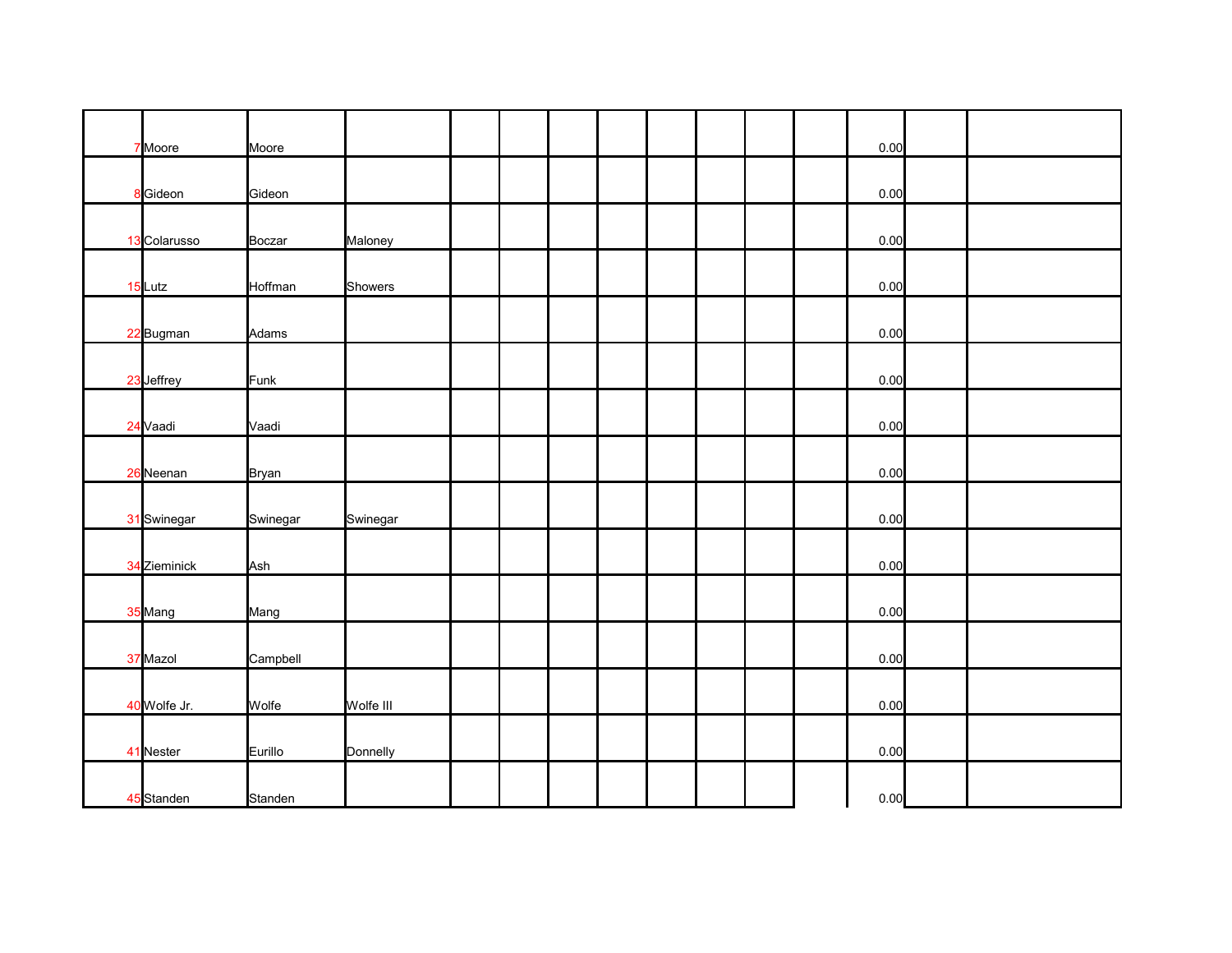| 46 O'Grady  | Garcia       |          |  |  |  |  | 0.00 |  |
|-------------|--------------|----------|--|--|--|--|------|--|
|             |              |          |  |  |  |  |      |  |
| 48 Ford Jr. | Ford         |          |  |  |  |  | 0.00 |  |
|             |              |          |  |  |  |  |      |  |
| 50 Microni  | Llewellyn    |          |  |  |  |  | 0.00 |  |
|             |              |          |  |  |  |  |      |  |
| 51 Roach    | Bator        |          |  |  |  |  | 0.00 |  |
|             |              |          |  |  |  |  |      |  |
| 52 Vendel   | Vendel       |          |  |  |  |  | 0.00 |  |
|             |              |          |  |  |  |  |      |  |
| 53 Redmond  | Redmond      |          |  |  |  |  | 0.00 |  |
|             |              |          |  |  |  |  |      |  |
| 56 Green    | Gray         |          |  |  |  |  | 0.00 |  |
|             |              |          |  |  |  |  |      |  |
| 58 Jackson  | Olles        | Olles    |  |  |  |  | 0.00 |  |
|             |              |          |  |  |  |  |      |  |
| 60 Witczak  | Maloney      | Forness  |  |  |  |  | 0.00 |  |
|             |              |          |  |  |  |  |      |  |
| 63 Olles    | Olles        | Jackson  |  |  |  |  | 0.00 |  |
|             |              |          |  |  |  |  |      |  |
|             |              |          |  |  |  |  |      |  |
| 64 Kiess    | <b>Bower</b> |          |  |  |  |  | 0.00 |  |
|             |              |          |  |  |  |  |      |  |
| 66 Arnold   | Arnold       |          |  |  |  |  | 0.00 |  |
|             |              |          |  |  |  |  |      |  |
| 67 Reynolds | Norman       | Robinson |  |  |  |  | 0.00 |  |
|             |              |          |  |  |  |  |      |  |
| 69 Staie    | Davis        |          |  |  |  |  | 0.00 |  |
|             |              |          |  |  |  |  |      |  |
| 70 Rodman   | Race         |          |  |  |  |  | 0.00 |  |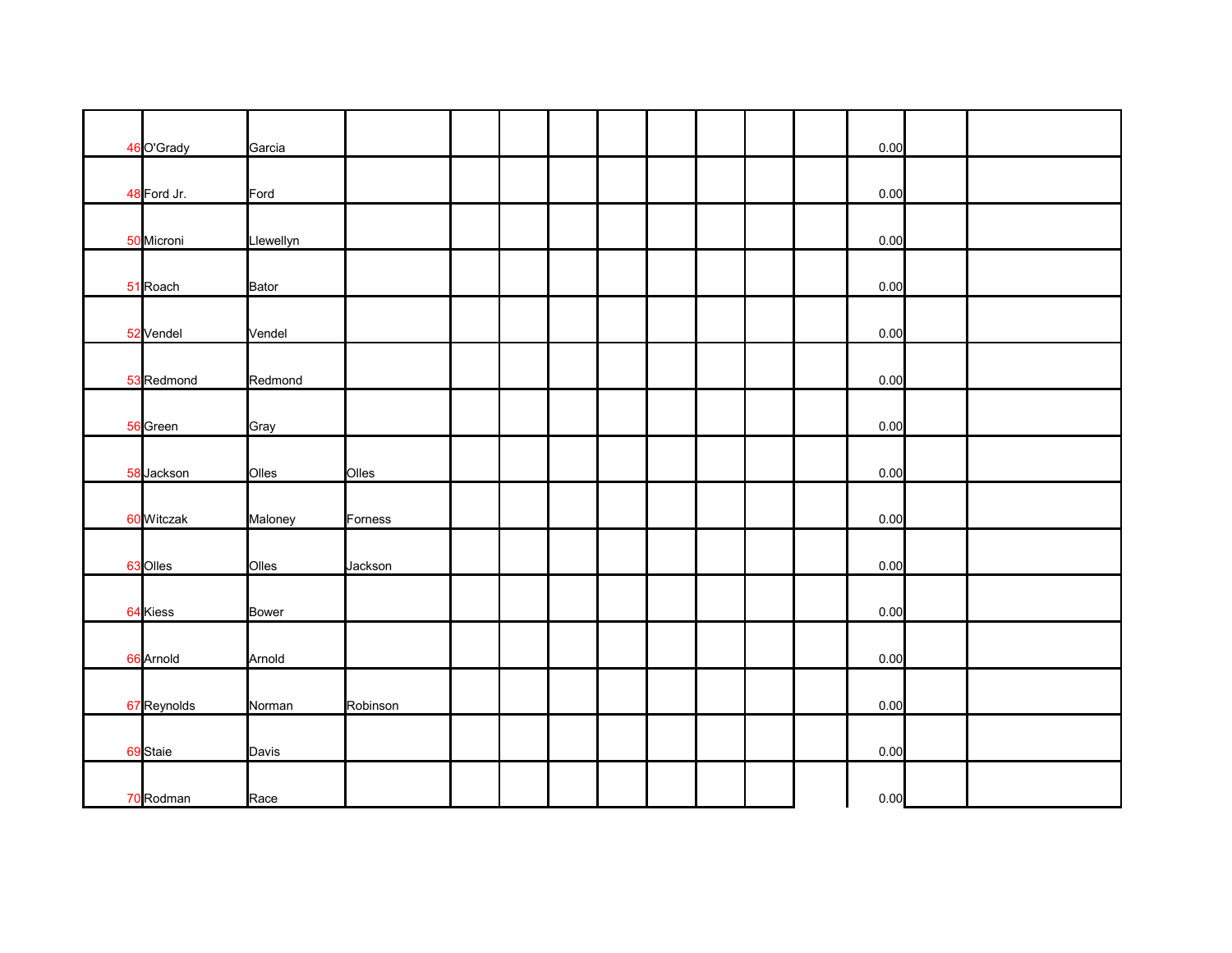| 72 Skirment     | <b>Skirment</b> |                |  |  |  |  | 0.00 |  |
|-----------------|-----------------|----------------|--|--|--|--|------|--|
|                 |                 |                |  |  |  |  |      |  |
| 75 Kolb         | Kolb            |                |  |  |  |  | 0.00 |  |
|                 |                 |                |  |  |  |  |      |  |
| 79 Lane         | Judson          |                |  |  |  |  | 0.00 |  |
| 80 Kahabka      |                 |                |  |  |  |  | 0.00 |  |
|                 |                 |                |  |  |  |  |      |  |
| 85 Speach       | Pierce          |                |  |  |  |  | 0.00 |  |
|                 |                 |                |  |  |  |  |      |  |
| 88 Pepsin       | Fritz           | Sokolowski Sr. |  |  |  |  | 0.00 |  |
|                 |                 |                |  |  |  |  |      |  |
| 89 Stickler Jr. | Miller          |                |  |  |  |  | 0.00 |  |
|                 |                 |                |  |  |  |  |      |  |
| 90 Smith        | Murray          |                |  |  |  |  | 0.00 |  |
|                 |                 |                |  |  |  |  |      |  |
| 93 Umbriac      | Sloan           | Umbriac        |  |  |  |  | 0.00 |  |
| 95 Wierbowski   | Wierbowski      |                |  |  |  |  | 0.00 |  |
|                 |                 |                |  |  |  |  |      |  |
| 101 Molenda     | Molenda         | Kapalka        |  |  |  |  | 0.00 |  |
|                 |                 |                |  |  |  |  |      |  |
| 102 Schizler    | Love            | Tupper         |  |  |  |  | 0.00 |  |
|                 |                 |                |  |  |  |  |      |  |
| 103 Hughes Jr.  | <b>Ballard</b>  |                |  |  |  |  | 0.00 |  |
|                 |                 |                |  |  |  |  |      |  |
| 105 Eisenberg   | Buckman         | Powell         |  |  |  |  | 0.00 |  |
|                 |                 |                |  |  |  |  |      |  |
| 106 Hausman     | Hausman         |                |  |  |  |  | 0.00 |  |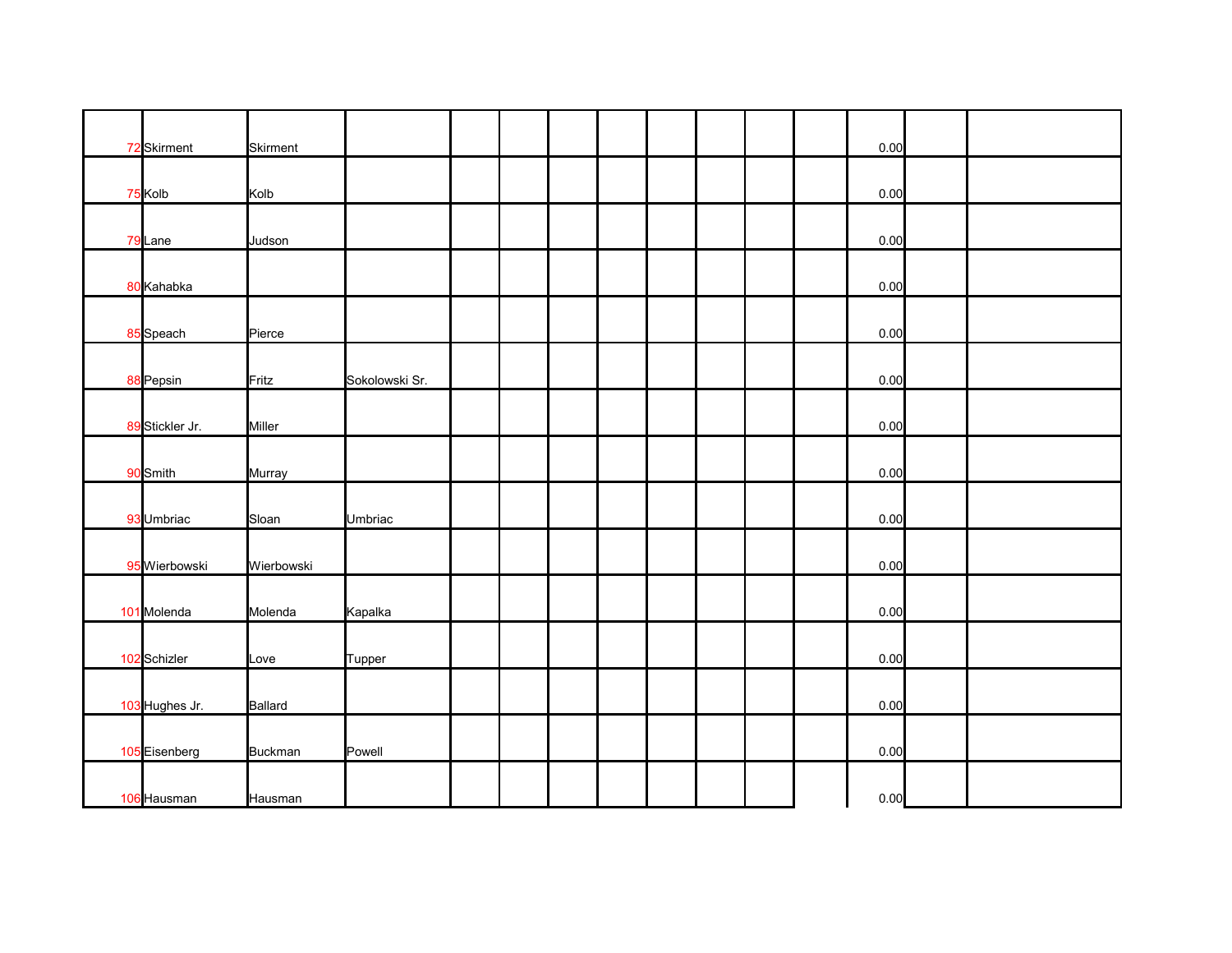| 110 Root         | <b>Drake</b> | Tierno      |  |  |  |  | 0.00 |  |
|------------------|--------------|-------------|--|--|--|--|------|--|
| 111 Pickard      | Voorhees     | Sheldon     |  |  |  |  | 0.00 |  |
|                  |              |             |  |  |  |  |      |  |
| 112 Padula Jr.   | Padula       | Padula      |  |  |  |  | 0.00 |  |
|                  |              |             |  |  |  |  |      |  |
| 114 Curtatti     |              |             |  |  |  |  | 0.00 |  |
|                  |              |             |  |  |  |  |      |  |
| 115 Miller       | Figure       |             |  |  |  |  | 0.00 |  |
|                  |              |             |  |  |  |  |      |  |
| 116 Wooldridge   | Kemak        | Wooldridge  |  |  |  |  | 0.00 |  |
| 118 Costello Jr. | Bartolotti   | Symonds     |  |  |  |  | 0.00 |  |
|                  |              |             |  |  |  |  |      |  |
| 120 Jones        | Coggins      |             |  |  |  |  | 0.00 |  |
|                  |              |             |  |  |  |  |      |  |
| 122 Jackson      |              |             |  |  |  |  | 0.00 |  |
|                  |              |             |  |  |  |  |      |  |
| 123 Gradwick     | Bishop       | Powell      |  |  |  |  | 0.00 |  |
|                  |              |             |  |  |  |  |      |  |
| 124 VanNederynen | Coates       |             |  |  |  |  | 0.00 |  |
| 125 Rapp Jr.     | Calice       | Rapp Sr.    |  |  |  |  | 0.00 |  |
|                  |              |             |  |  |  |  |      |  |
| 126 Debyah       | Debyah       | Tuper       |  |  |  |  | 0.00 |  |
|                  |              |             |  |  |  |  |      |  |
| 128 Darling      | Darling      | Sherman Jr. |  |  |  |  | 0.00 |  |
|                  |              |             |  |  |  |  |      |  |
| 131 Kozelsky     | Dotzel       |             |  |  |  |  | 0.00 |  |